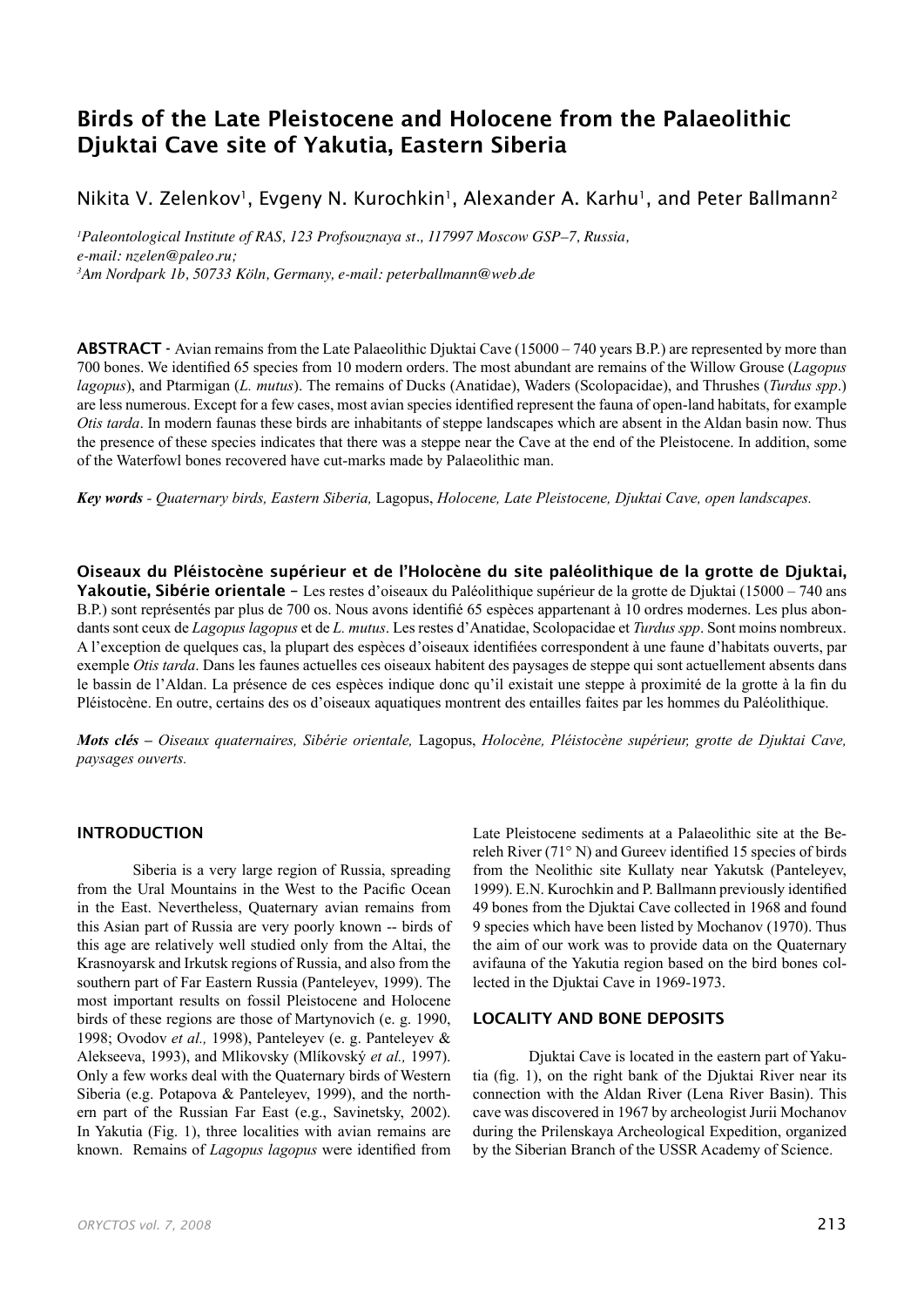

Figure 1 - Map of Eastern Siberia, showing location of the Djuktai Cave (black circle).

Mochanov (1977: p. 13; fig. 7) recognized several layers in the cave deposits. The layers differ from each other by their absolute age and the type of sediment accumulation, but layer 3 is the youngest, situated under grass cover near the cave entrance and also inside the cave. This layer appears to be of alluvial origin (Mochanov, 1977); its age is estimated to be between 790-690 years old (B.P.) on the basis of radiocarbon data (Mochanov, 1977; p. 9). A few stone artefacts of Neolithic age as well as avian and mammalian bones were found in this layer.

Layer 5 is positioned beneath the third in the area next to the cave entrance. It was long assumed (Mochanov, 1977) that this was grass cover overlaid by the alluvial sediments of layer 3, however stone artefacts and bones of *Alces alces, Rangifer tarandus, Sciurus vulgaris, Martes* sp., and *Castor* sp. were found in this layer alongside some avian remains. Unfortunately, no data concerning the age of this layer were published by Mochanov (1977).

Layer 7 occurs beneath layer 5, inside the cave and in the area next to the entrance. This layer contains abundant Palaeolithic stone artefacts as well as the bones of mammals and birds. Typical components of the mammoth fauna, such as *Mammuthus primigenius, Bison priscus, Equus caballus*, and others are copiously represented in this layer. In addition, Mochanov (1977; pp. 11-13) mentioned a few radiocarbon dates that range from  $12100\pm120$  years B.P. to  $14000\pm90$ years B.P; this layer is thus Late Pleistocene in age.

Layer 8, underneath layer 3 inside the cave, also contains avian fossils. Although no data on the age of this layer are available, the abundance of Palaeolithic stone artefacts and the remains of Pleistocene animals allowed Mochanov (1977) to suppose that this layer should be considered the same age as layer 7.

A total of 716 complete bones or bone fragments have been collected during field work in 1967-1973. However, 51 percent of avian bones are not assigned to any layer.

#### TAXONOMY AND FAUNAL CHARACTERISTICS

The bird bones from the deposits of the Djuktai Cave belong to 65 extant species and 2 undescribed extinct species belonging to the genera *Anser* and *Mergellus*. The majority of the bones are well-preserved, and therefore it is possible to identify them to the species level. We identified 162 remains belonging to 17 genera, and 30 remains were identified as representatives of a specific family. It was impossible to identify to the family level 24 passerine bones (tabl. 1). Some fragments could not be determined.

The remains of ptarmigans and waterfowl are the most numerous in the collection while remains of the Willow Grouse (*Lagopus lagopus*) add up to 16% of the total number of bones. The bones of the Ptarmigan (*L. mutus*) are less abundant (5%), while Anatidae are represented by 13 species with species of the genus *Anas* dominant (including the two new species). In addition the waders (Limicolae) form a considerable part of the collection (13%) and are represented by 14 species. Within Limicolae, species of the genera *Gallinago*, *Tringa* as well as *Numenius minutus* are the most abundant. Within Passeriformes, thrushes (*Turdus* spp.) are the more numerous, forming about 12% of the total of bones. In total we identified 4 species of *Turdus* (tabl. 1) including some remains the size of *T. naumanni*. However, because we were unable to examine skeletons of *T. sibiricus*, which is similar in size to some of the material collected, all is included in *Turdus* sp. Thus, at least 5 species of *Turdus* are represented in Djuktai Cave.

The remains of different species vary in number from layer to layer, based on the total number of bones collected. For example, Anatidae are the most numerous in layers 3 (fig. 2) and 5 (fig. 3), where they amount to about 40 and 50% respectively of the total bird bones. The bulk of Limicolae remains (90%) were concentrated in layer 7,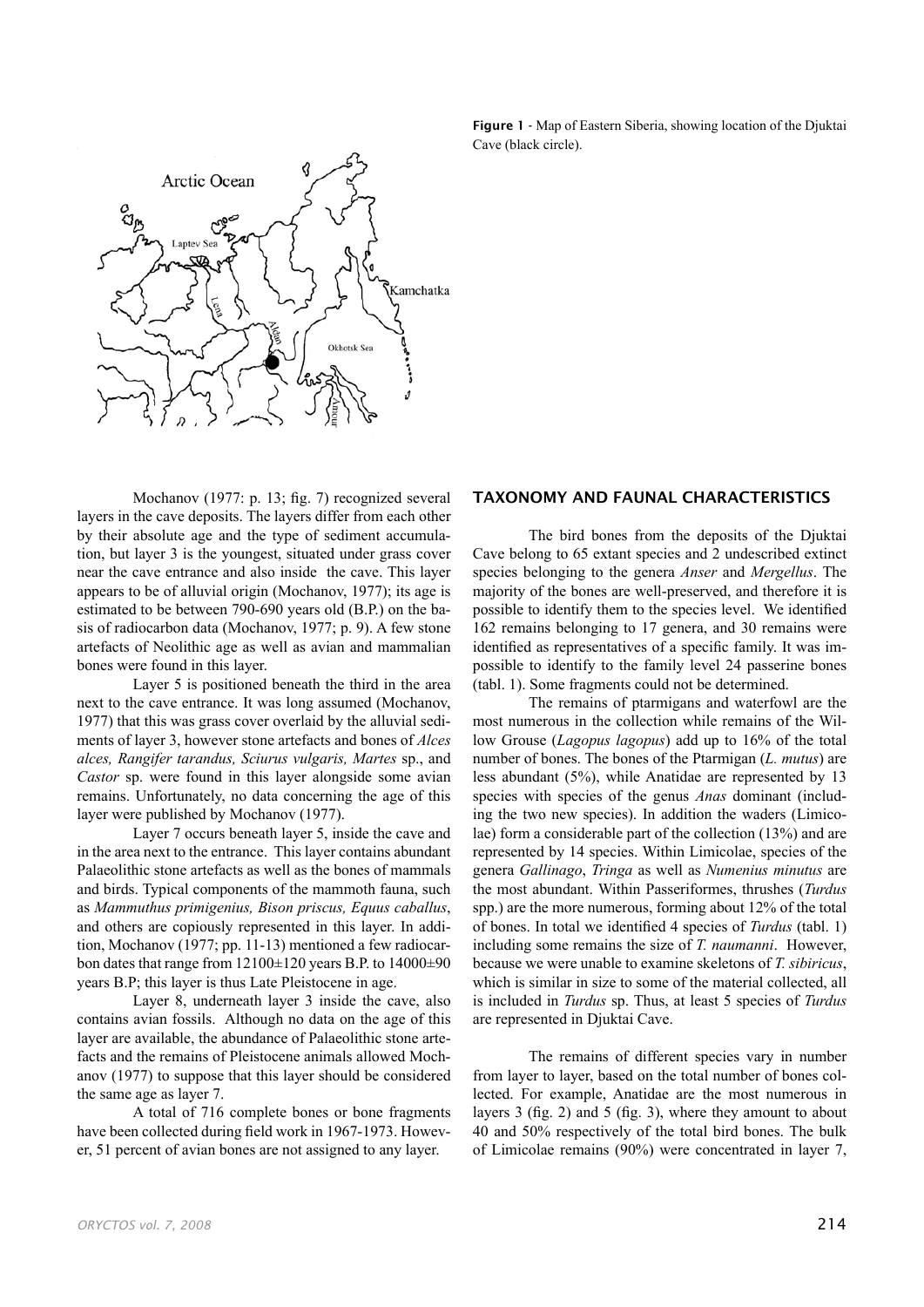

Figure 2 - Relative abundance of the bones of Waterfowls, Waders, Grouses, and the other birds in layer 3. (N=19)



Figure 4 - Relative abundance of the bones of Thrushes, Waterfowls, Waders, Grouses, and the other birds in layer 7. (N=144)

where they add up to about 31% of the total number of bird bones (fig. 4). Remains of thrushes are numerous in layer 8 (36%), although other passerines -- mainly small ones -- are also well represented. Passeriformes, including thrushes, comprise 88% of the total bird bones from layer 8 (fig. 5). Interestingly, the genus *Lagopus* is not dominant in any layer, but most of the remains (78%) of this taxon originate from layer 7.

## TAPHONOMY

The origin of fossil, or subfossil, avian remains is of great interest to palaeontologists; many studies have considered the problem of how to identify the source of accumulation ('anthropogenic' versus 'natural' or caused by the activity of a predator, for example). A few statistical meth-



Figure 3 - Relative abundance of the bones of Diurnal Raptors, Waterfowls, Grouses, Waders, and the other birds in layer 5. (N=52)



Figure 5 - Relative abundance of the bones of Thrushes, Waders, Geese, and other passerines in layer 8. (N=27)

ods that allow identification of the accumulation type have even been proposed: Mourer-Chauviré (1983) and Ericson (1987), for example, used either the 'distal to proximal' or 'wing to leg' ratios of skeletal elements in their analyses. However, as shown by later workers (e.g. Bramwell et al., 1987; Bocheński, 1997; Bocheński at al., 1997; Bocheński at al., 1999; Laroulandie, 2000; Martynovich, 2004), such numerical methods often do not allow for correct establishment of the source of accumulation. Because this is also the case for methods which use degree and features of bone fragmentation (e.g. Gourichon, 1994; Laroulandie, 1996, 1998), it is considered that the best criterion for identification of the origin of remains is direct evidence indicating the usage of bones by men, or animal predators (Laroulandie, 2000; Martynovich, 2004).

It is obvious that at least some of the avian remains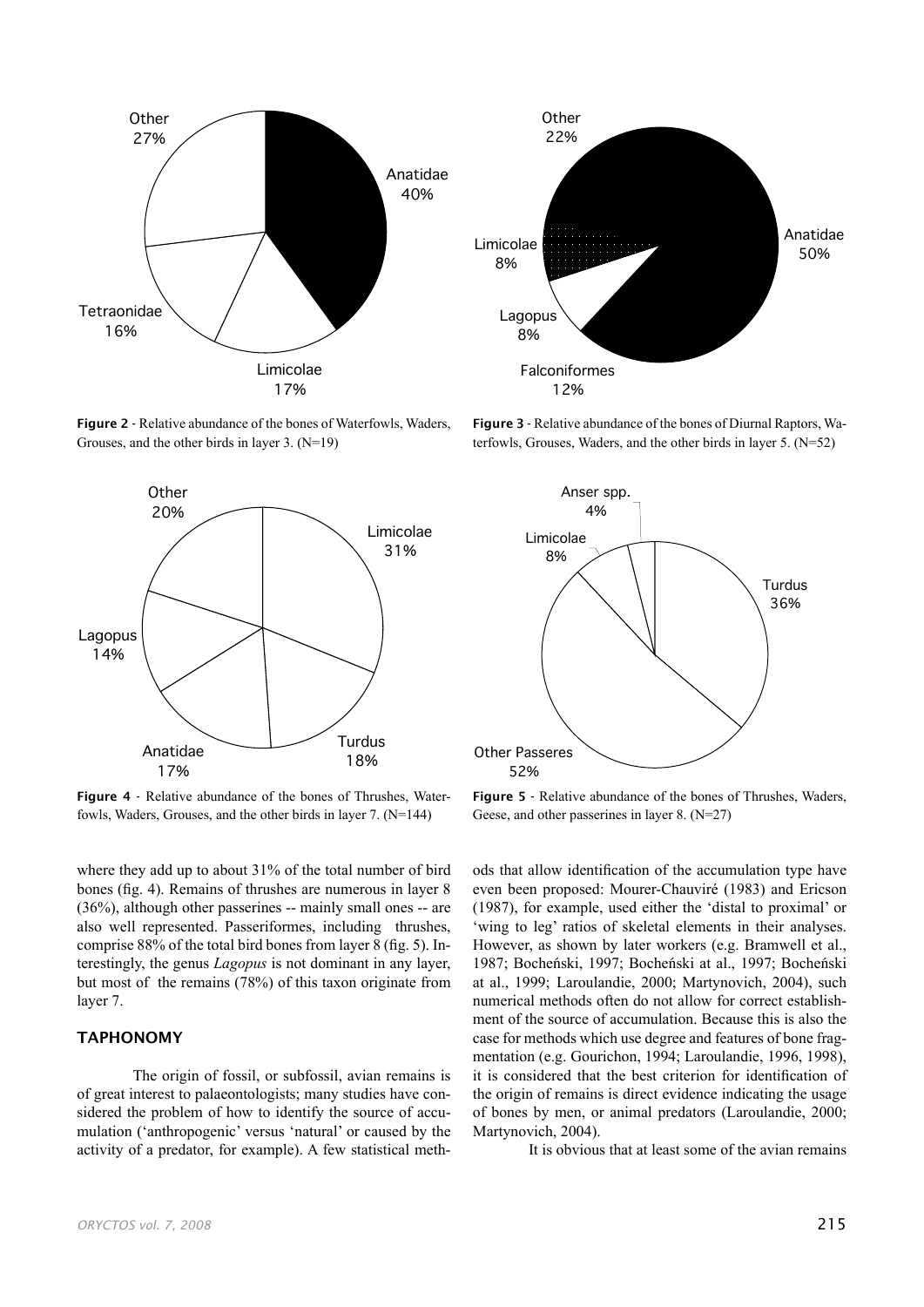

Figure 6 - Humerus of *Anser new sp.* (PIN № 2859-595) showing the cut-marks upon its ventral surface.

found in the proximity of the Djuktai Cave were accumulated as the result of human activity. The exploitation of the Pleistocene megafauna by 'Djuktai man' is further demonstrated by the presence of a great number of bone fragments together with stone artefacts. These bones have cut-marks on their surfaces. Moreover, some artefacts were even made from bones of Pleistocene animals (Mochanov, 1977). We conclude that at least some anseriforms might have been eaten by Paleolithic man, because two bones of *Anser* and a single coracoid of *Aythya fuligula* bear cut-marks which resemble transversal cuts – the signs of cutting the flesh off the bone (fig. 6).

The origin of bones of ptarmigans (*Lagopus* spp.) is unclear. Most of the bones -- 72% of the total -- of the Willow Grouse are distal limb elements: carpometacarpi, tarsometatarsi and the distal ends of ulnae, radii and tibiotarsi (fig. 5). According to Mourer-Chauviré (1983), this should be interpreted as evidence for predator activity. For the Willow Grouse, the percentage of wing elements is 62 (compared to 63 in the case of the Ptarmigan) -- this should indicate an anthropogenic origin for these remains (Ericson, 1987). However, the same distribution (Bocheński et al., 1993; Bocheński, 1997) was also found for bones in pellets of the Eagle Owl (*Bubo bubo*) and the Snowy Owl (*Nyctea scandiaca*). Nevertheless, it is possible that at least some of the *Lagopus* remains may be of anthropogenic origin -- ptarmigans are very numerous in the deposits of Djuktai Cave, as well as in other archaeological sites (Stewart, 1999). It is relatively simple to obtain ptarmigans in large quantities, using methods that are still practised by the people of the northern tribes: nooses, traps or nets can be successfully used in the hunting process (Potapova & Panteleyev, 1999). Notably, the remains of ptarmigans originate mainly from cultural layer 7 (see above), where they were found besides artefacts. On the other hand, Limicolae, which comprise the majority of remains in the same layer 7 (31% of total number of bones from this layer), are represented mainly by proximal limb elements (72% of total wader's bones), the wing elements comprising  $53\%$  (n=81).

We cannot decide the exact causes for the Djuktai Cave bone accumulation. Most probably, however, the avian remains at this site are of mixed origin -- the presence of considerable numbers of medium- and small-sized woodland species might be indicative of the fact that at least some birds were deposited without any human activity.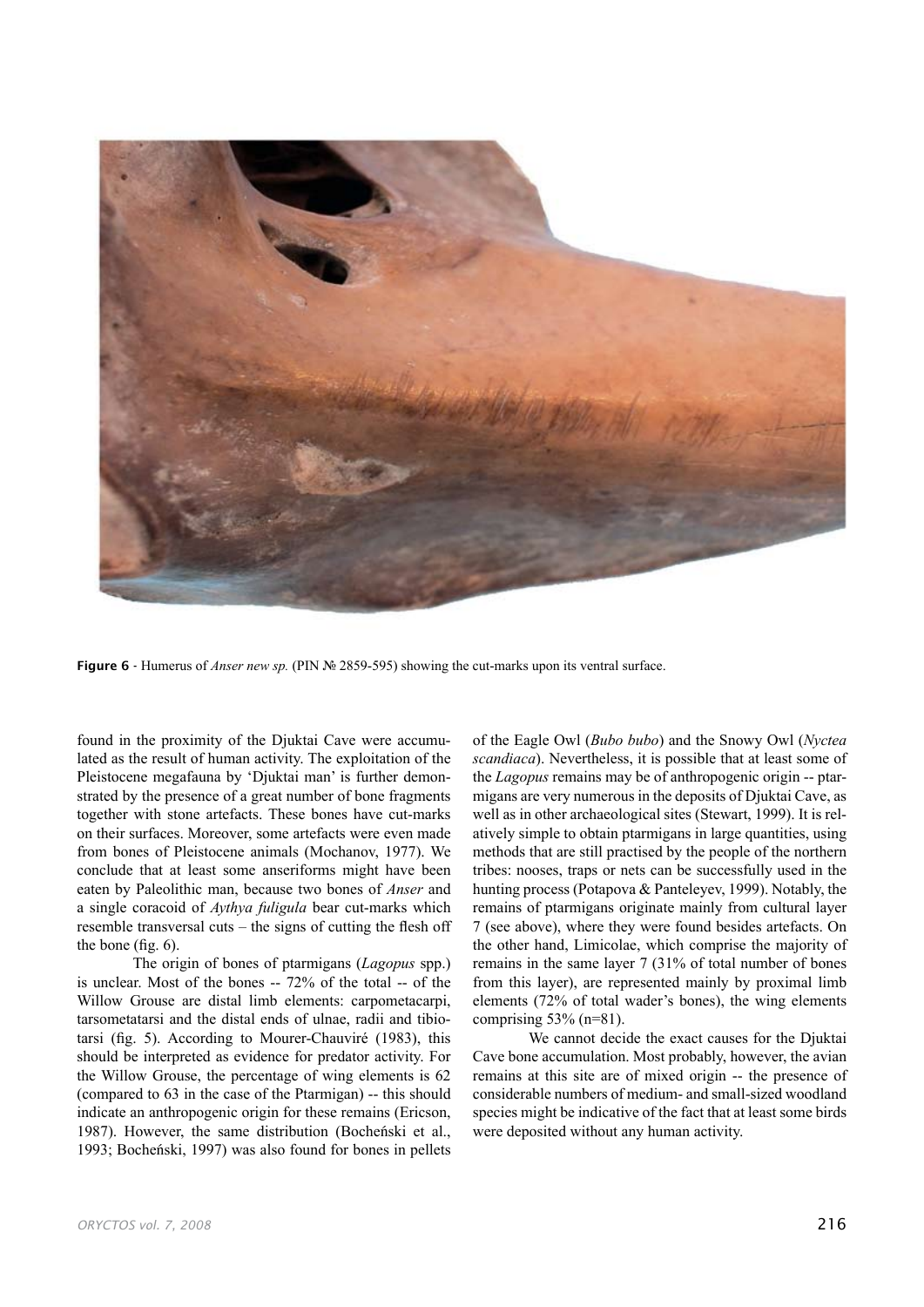

Figure 7 - General proportions of the tarsometatarsus in the recent and some fossil populations of the Willow Grouse (Lagopus lagopus). ▲- the mean values for the recent population of the grouse (from Stewart, 1999 and Potapova, 1986); ♦ - the mean values for the grouse from Medvezhya Cave (Nothern Urals; 16-20 KA, from Potapova, 1986); ■ – the mean values for the fossil grouse from Europe (from Stewart, 1999); x – the grouse from the Djuktai Cave; + - the mean for the grouse from Djuktai Cave.

# BIOMETRY

Willow Grouse from the deposits of the Djuktai Cave differ from their recent counterparts in the proportions of their limb bones. This is interesting because the morphometry of limb proportions in fossil grouse has been considered by many previous authors (e.g. Bocheński, 1985, 1991; Potapova, 1986; Stewart, 1999), and it is well know that fossil Late Pleistocene and Holocene grouse had shorter legs and longer wings than their extant counterparts. This difference in biometry is reflected in the shortening of the tarsometatarsus and in the lengthening of the humerus and the carpometacarpi, and has been clearly demonstrated in grouse from Eastern (Bocheński, 1985; Bocheński & Tomek, 1994) and Western Europe (Mourer-Chauviré, 1975), as well as in the grouse from Western Siberia (Potapova, 1986). However, no data on the proportions of the grouse from Eastern Siberia were available until this study.

We measured the maximum length, the width of the proximal and distal epiphyses, and the shaft width of the tarsometatarsus of all ptarmigans from Djuktai Cave. We also measured the carpometacarpus (tabl. 2) of fossil *Lagopus* from this site -- these two skeletal elements are the most numerous, the tarsometatarsi (n=47) representing 40% of the total *L. lagopus* bones and the carpometacarpi (n=19) 16%.

Willow Grouse from Djuktai Cave possess shorter tarsometatarsi, compared to extant *L. lagopus* (fig. 8). The length of the tarsometatarsus in these specimens ranges from 34,1 to 39 mm (36,5 on average,  $n=21$ ), while recent *L. lagopus lagopus* from Yakutia have a tarsometatarsus that ranges in length from 37,7 to 42,3 mm (40,1 mm on average, n=17;Panteleyev & Potapova, 2000). Stewart (1999) mentioned one *Lagopus lagopus* tarsometatarsus from Kazakhstan that is 45,3 mm in length while the length of this element in European populations ranges from 34,3 to 43,6 mm (39,5 on average, n=88; Bocheński, 1985).

The fossil Willow Grouse that are known to date from the uppermost Pleistocene and early Holocene across Europe are characterized by rather short tarsometatarsi, but nevertheless longer than seen in the Djuktai birds. The mean length of this bone varies between 37,3 and 39,5 mm in fossil *Lagopus lagopus* (Bocheński 1974, 1985; Potapova, 1986; Stewart, 1999). Very short tarsometatarsi are found only in grouse from localities not younger than 50 KA: the mean length of this bone in Willow Grouse from two localities in Southern Poland of that age is 35,9 and 36,34 mm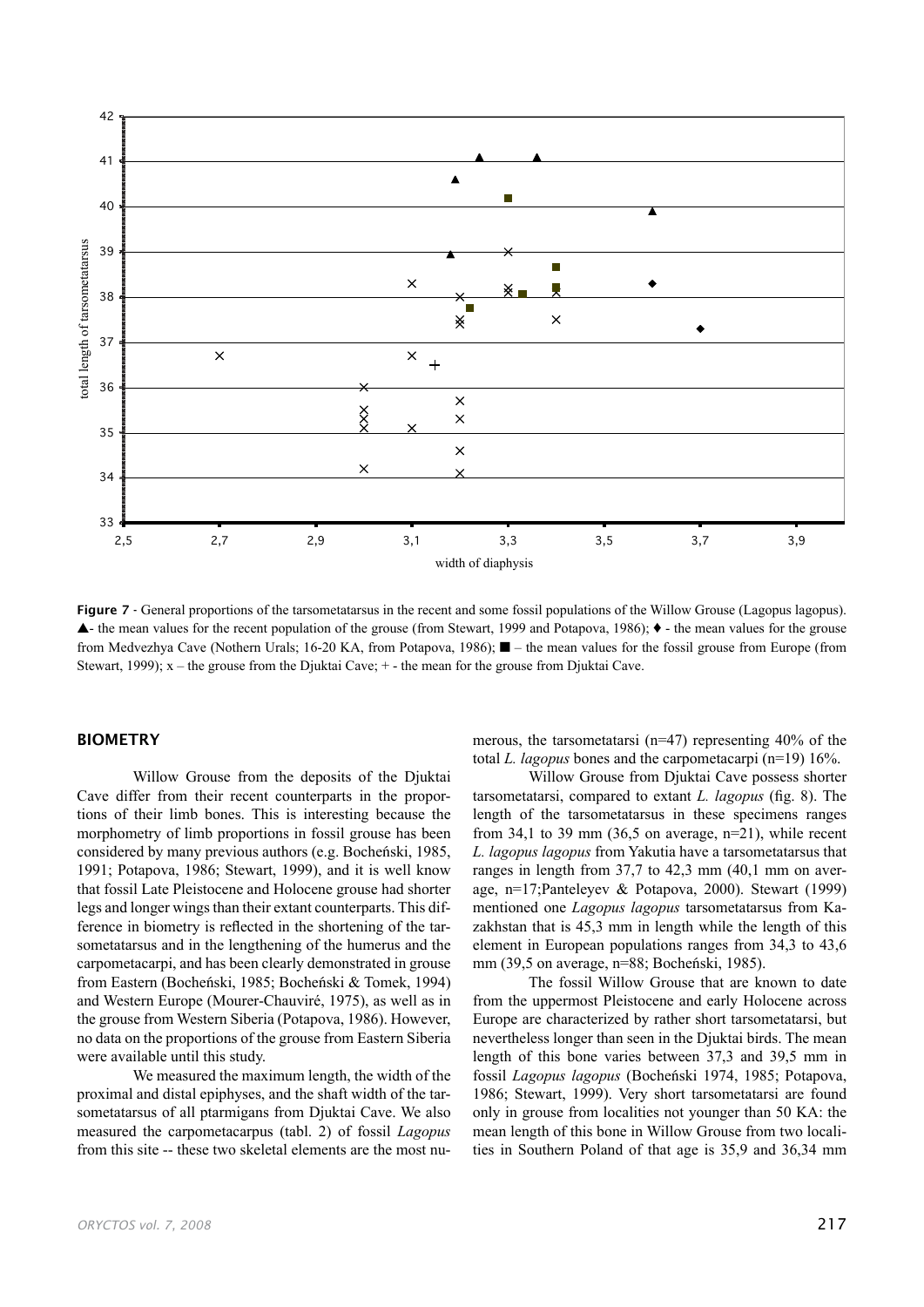

**Figure 8** - Diagram of relative representation of main skeletal elements ( $N=117$ ) for the Willow Grouse.

(Bocheński, 1974, 1985), very close to the index of the Djuktai taxa.

A positive correlation between body weight and width of the tarsometatarsal shaft in recent *Lagopus* was pointed out by Stewart (1999). However it has more recently been shown (Potapov et al., 2003), that Recent Willow Grouse do not always fit with the relationship proposed by Stewart (1999), especially taking into account the considerable seasonal fluctuations seen in the body weight of these birds. Nevertheless, this correlation is more profound than that seen between tarsometatarsal length and body weight. Although fossil *Lagopus* do possess a relatively shorter tarsometatarsus (Stewart, 1999), it also appears to be somewhat heavier than its modern counterpart owing to an increase in the general fatness of the birds in regions with more severe winters – such a situation was to be observed in the tundrasteppe of the Late Pleistocene (Potapov et al., 2003). *L. lagopus* from Djuktai Cave possess a tarsometatarsal shaft that is 3,2 mm on average, quite similar to the tarsometatarsal shaft width of recent *L. lagopus lagopus* from Scandinavia and Russia (Stewart, 1999). However, recent *Lagopus* with the same shaft width have a relatively longer tarsometatarsus.

The carpometacarpus of Willow Grouse from Djuktai Cave appears to be slightly longer than in recent *L. lagopus* -- the length of this bone in the Djuktai taxa ranges from 34,7 to 38,4 mm (36,0 mm on average, n=14). Recent grouse from Europe possess a relatively shorter carpometacarpus, with a length ranging from 30,1 to 37,3 mm (34,3 mm on average, n=22; Bocheński, 1985) while the length of Russian *L. lagopus* carpometacarpi is 32,5-37,5 mm (34,7 mm on average, n=19; Panteleyev & Potapova, 2000).

In conclusion, the Grouse from Djuktai Cave ap-

pear to have been somewhat larger than their recent counterparts from across Europe, especially with regard to the size of their wing elements. Nowadays, most short-legged grouse live under the most severe conditions (Potapova, 1986), so the grouse from Djuktai Cave may represent a relict population adapted to an extremely bleak climate; other birds of this morphotype may have disappeared across Europe earlier, about 50 KA, but are still seen in Eastern Siberia because of the more continental climate of this region, with very cold winters. Even today, the mean winter temperature in Yakutia is less than  $-38^{\circ}$ C and it was even colder there in the uppermost Pleistocene (Andreev et al., 1992).

#### PALAEOGEOGRAPHY AND PALAEOECOLOGY

Most avian species from Djuktai Cave are now known in the fauna of Eastern Yakutia but a few species can no longer be found there. At the present time, some of these species (i.e., *Clangula hyemalis, Buteo lagopus, Limosa limosa, Phalaropus spp*., and *Philomachus pugnax)* can be seen in the area during the migration period but in the Pleistocene and Holocene we do not know whether they were breeders or migratory in Eastern Yakutia. A number of other species, like *Tetrao tetrix*, are in principal settled birds or their breeding range lies south of the Aldan River (*Gallinago megala*, *Podiceps nigricollis*, *P. cristatus*, and *Otis tarda*). Three out of five of these species are found in layer 7. *Lyrurus tetrix* is now found only in Western and Central Yakutia. The closest regions that *Gallinago megala, Podiceps nigricollis*, *P. cristatus*, and *Otis tarda* inhabit nowadays are the Baikal and Amur regions. Presently *Otis tarda* occupies only steppe landscapes. Thus, the presence of this species indi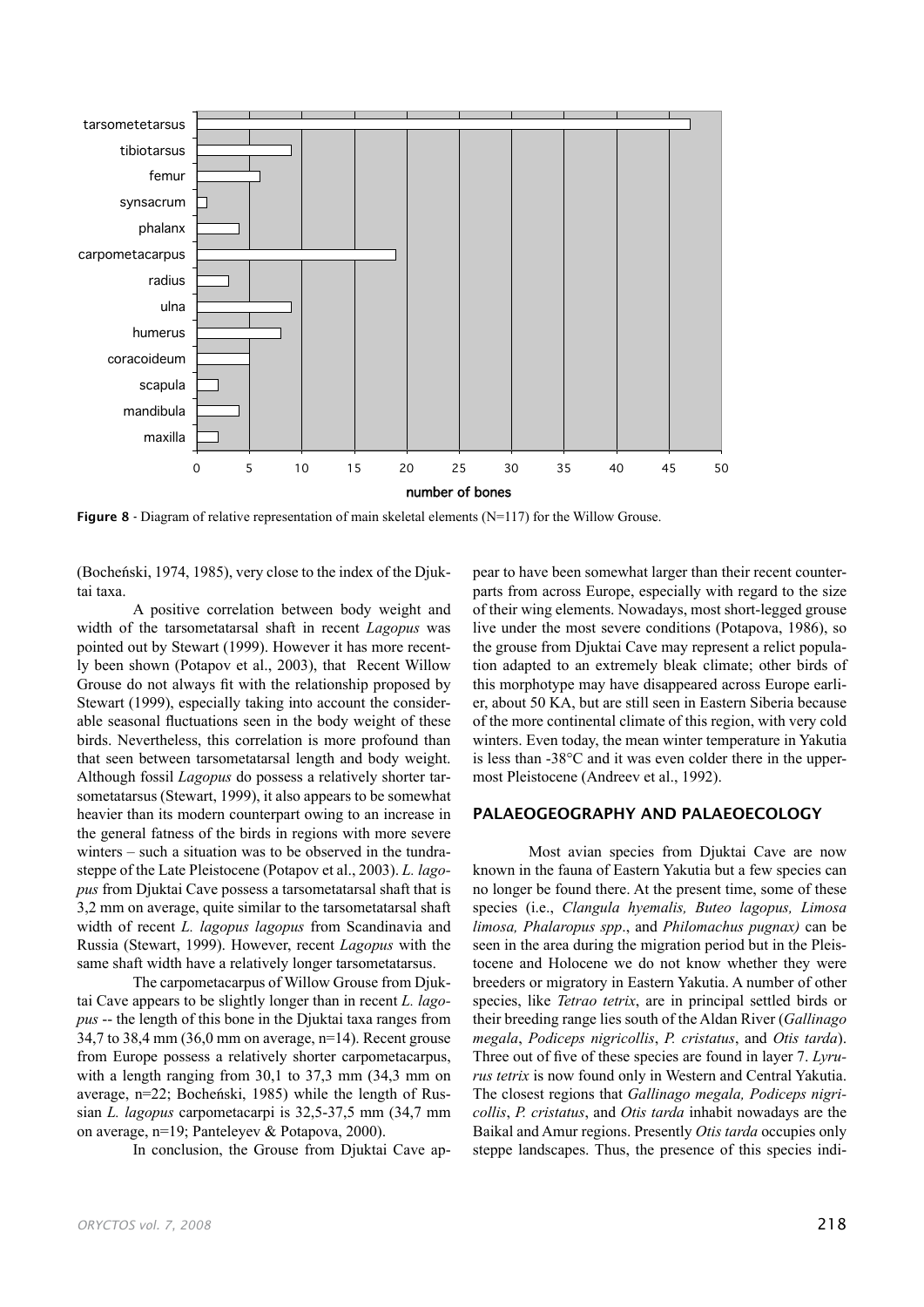cates that some kind of steppe landscapes were to be found near Djuktai Cave in the latest Pleistocene - that is in agreement with palynological data (Andreev et al., 1992). The relicts of such Pleistocene steppe and even sand deserts are found now in Central Yakutia, namely in the Vilyuy River basin. These landscapes resemble the deserts of Central Asia and the steppes of the Baikal region. Relict populations of *Corvus frugilegus*, *Falco vespertinus*, and also *Talpa* sp. are still extant in the basin of the Vilyuy River (Andreev, 1987).

Previously, Ballmann and Kurochkin identified the Gadwall (*Anas strepera*) and the Graylag (*Anser anser*), based respectively on the distal fragment of carpometacarpus PIN № 2859-661 and a series of bones now assigned to *Anser* new sp., These data were cited by a number of authors (Mochanov, 1970; Burchak-Abramovich & Burchak, 1998; Tyrberg, 1998; Panteleyev 2002). The noted carpometacarpus in fact does not belong to the Gadwall but rather to the Mallard (*A. platyrhynchos*) or the Pintail (*A. acuta*) and it is referred to *Anas sp*. As to the Graylag, the lack of comparative material at the end of the 1960s did not allow identification of this species as a new one. The comparisons made with 11 individuals of the recent *Anser anser* revealed that that particular goose could not be assigned to that species.

Many species (non-passerine and passerine forms) from Djuktai Cave are faunal elements of open land habitats (including wetlands). We can add to this list the river and lake dwellers, such as the Loons, Grebes, and Ducks, which are very numerous in Djuktai Cave. But there are also woodland species, namely *Accipiter cf. nisus*, *Tetrao parvirostris, Bonasa bonasia, Scolopax rusticola, Streptopelia orientalis, Asio otus, Strix spp., Bombycilla cf. garrulus, Fringilla montifringilla, Perisoreus infaustus*, and the Thrushes (*Turdus* spp., *Zoothera dauma*). As for the Thrushes, whose remains are also abundant in Djuktai Cave, they often use meadows and open countries when feeding. Hence the presence of these birds among the open-land dwellers seems appropriate. Most of the other woodland species are found in the Holocene sediments (layers 3 and 5) only. *Strix uralensis* is not connected to any specific layer. The presence of woodland species in the younger sediments (layers 3 and 5) may be a result of either change of vegetation or change of accumulation in the Holocene or both. The latter could be due to the fact that human-caused accumulation was limited to the Pleistocene.

#### **CONCLUSIONS**

This work completes the study of birds from the Late Palaeolithic site at Djuktai Cave undertaken in the 1960s. The faunal complex from Djuktai Cave includes 65 species (13 of them passerines), thus this locality is one of the three richest sites with Quaternary bird remains from the territory of Russia. The bulk of species identified from the cave deposits are open-land dwellers, but a number of woodland species confirm the presence of forests or at least bushes in the latest Pleistocene of South Yakutia. A few species are

found to the north of their recent breeding range. The bones of juvenile specimens of the Whimbrel (*Numenius phaeopus*) and the Siberian White Crane (*Grus leucogeranus*) allow to suppose that these species once spread to the south of their recent breeding range. The presence of the Gadwall (*Anas strepera*) is not confirmed for Djuktai Cave and the lack of the Pintail (*A. acuta*) in Pleistocene layers may indicate that this species entered Eastern Siberia more recently. Two new extinct species of anseriforms were identified, they will be described elsewhere.

The Willow Grouse from Djuktai Cave possesses a very short tarsometatarsus – it is comparable with the tarsometatarsus of the Willow Grouse found in Europe localities dating from about 60-50 KA. The wing bones of the Djuktai Grouse were considerably larger than in recent *L. lagopus*.

A few bones bear cut-marks that are indicative of humans being involved in the process of bone accumulation. However, the presence of a number of small arboreal birds advocates a mixed type of accumulation.

# ACKNOWLEDGEMENTS

We are very grateful to Irina V. Kirillova for examining material for the presence of cut-marks made by Early Man and to Arkady B. Savinetsky for discussion. Veronique Laroulandie, Gareth Dyke and an anonymous reviewer helped to improve the manuscript. Gareth Dyke and also Kirill Mikhailov helped with English translation. The research was supported by the Program of the Russian Academy of Sciences "Origin and evolution of biosphere. Sub-Programme II", by the Leading Scientific School SSH-1840.2003.4, and also by the Centre National de la Recherche Scientifique of France.

# REFERENCES:

- Andreev, A. A., Klimanov, V. A. & Sulerzhicky, L. D. 1992. History of vegetation and climate of Yakutia during the last 11000 years. *Komissiya po izucheniyu chetvertichnovogo perioda.* Moscow: Nauka : 112-117. [Russian]
- Andreev, B. N. 1987. *Birds of Viljui basin.* Yakutsk: Yakutskoe knizhnoe izdatelstvo. 1-192. [Russian]
- Bocheński, Z. 1985. Osteological differentiation in willow grouse. *Fortschunginstitut für Zoologie,* 30 : 69-72.
- Bocheński, Z. 1991. Pliocene grouse of the genus *Lagopus* from Poland. *Acta zoologica cracoviensia,* 34 : 563-577.
- Bocheński, Z. & Tomek, T. 1994. Fossil and subfossil bird remains from five Austrian caves. *Acta zoologica cracoviensia,* 37 : 347-358.
- Bocheński, Z. M., 1997. Preliminary taphonomic studies on damage to bird bones by Snowy Owls *Nyctea scandiaca*, witn comments on the survival of bones in palaeontological sites*. Acta Zoologica Cracoviensia*, 40 : 279-292.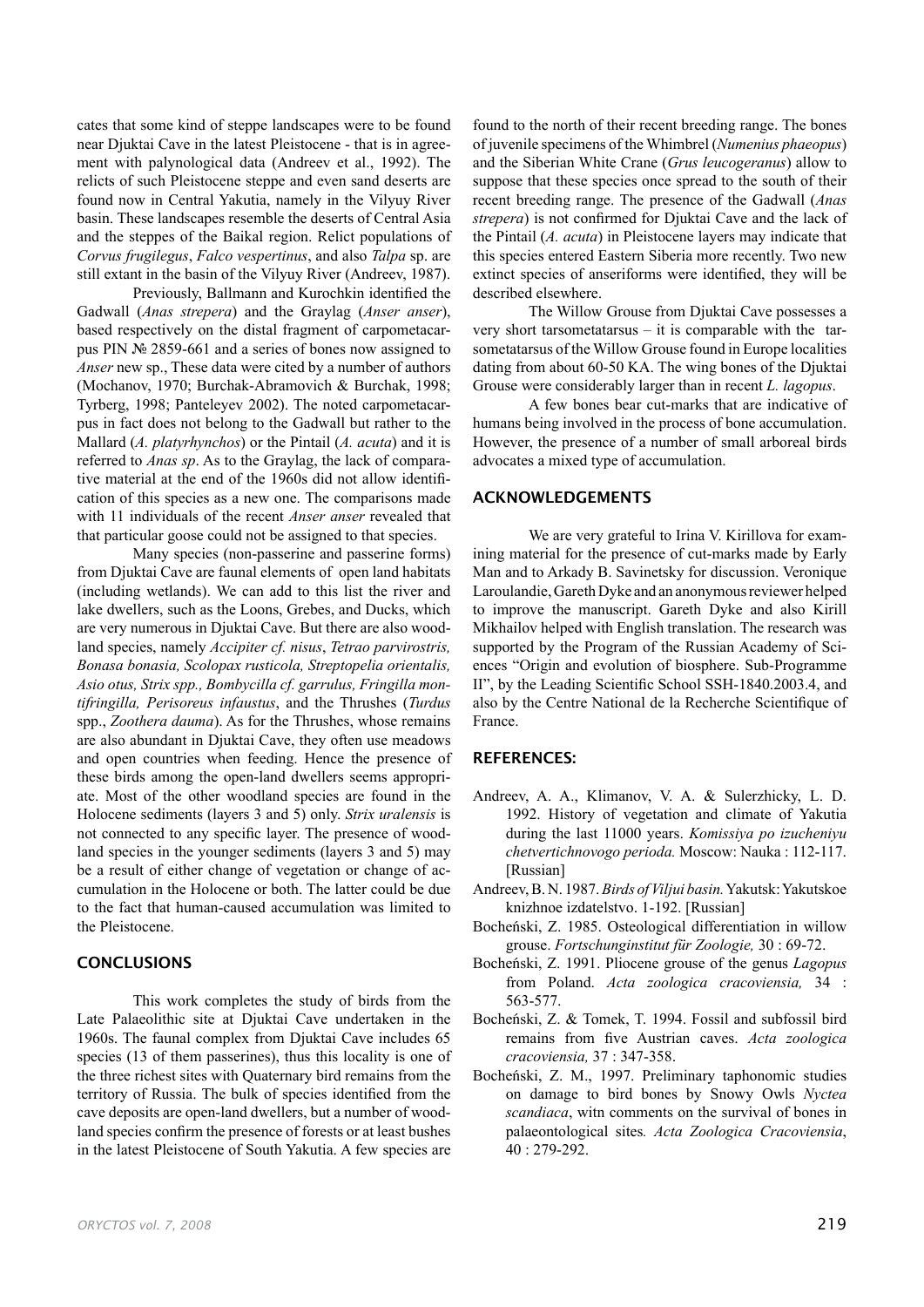- Bocheński, Z. M., Boev, Z., Mitev, I. & Tomek, T. 1993. Patterns of birds fragmentation in pellets of the Tawny Owl (*Strix aluco*) and the Eagle Owl (*Bubo bubo*) and their taphonomic implications. *Acta zoologica cracoviensia,* 36 : 313-328.
- Bocheński, Z. M., Huhtala, K., Sulkava, S. & Tornberg, R. 1999. Fragmentation and preservation of bird bones in food remains of the Golden Eagle *Aquila chrysaetos*. *Archaeofauna*, 8 : 31-38.
- Bocheński, Z. M., Korovin, V. A., Nekrasov, A. E. & Tomek T., 1997. Fragmentation of bird bones in food remains of Imperial Eagles (*Aquila heliaca*). *International Journal of Osteoarchaeology*, 7 : 165-171.
- Bramwell, D., Yalden, D.W. & Yalden, P. E. 1987. Black Grouse as Prey of the Golden Eagle at an Archaeological Site. *Journal of Archaeological Science*, 14 : 195-200.
- Burchak-Abramovich, N. I. & Burchak, D. N. 1998. The birds of the Late Quaternary of the Altai Mts. *Acta zoologica cracoviensia*, 41 : 51-60.
- Ericson, P. G. P. 1987. Interpretations of archaeological bird remains: a taphonomic approach. *Journal of archaeological science*, 14 : 65-75.
- Gourichon, L. 1994. Les Harfangs (*Nyctea scandiaca* L.) du gisement magdalénien du Morin (Gironde). Analyse taphonomique des restes d'un rapace nocturne chassé et exploité par les hommes préhistoriques. Mémoire de Maîtrise (Ethnologie). Lyon : Université Lumiére-Lyon II.
- Laroulandie, V. 1996. Etude archéozoologique de la faune aviaire de la grotte des Eglises (Ariége). Mémoire de D.E.A. (Anthropologie option Préhistoire). Bordeaux : Université de Bordeaux I.
- Laroulandie, V. 1998. Etudes archéozoologique et taphonomique des Lagopédes des saules de la grotte magdalénienne des Eglises (Ariége). *Anthropozoologica*, 28: 45-54.
- Laroulandie, V. 2000. Taphonomie et Archéozoologie des Oiseaux en Grotte: Applications aux sites Paléolithiques du Bois-Ragot (Vienne), de Combe Saunière (Dordogne) et de La Vache (Ariège). Thèse d'Université, Université de Bordeaux.
- Martynovich, N. A. 1990. Birds of the Late Pleistocene from Okladnikova Cave as an object for paleolandscapes reconstructions. *Kompleksniye issledovaniya paleoliticheskih ob'ektov basseyna r. Anui.* Novosibirsk: Institut istorii, Filologii i Filosofii Sibirskogo otdelenija Rossiiskoi Academii Nauk. Pp. 66-81. [Russian]
- Martynovich, N. A. 1998. Holocene birds of Denisova Cave; pp. 231-241. *In* Derevyanko, A. P. (ed.) *Paleoecologiya pleistocena i kulturi kamennogo veka Severnoi Asii i sopredelnich territoriy.* Novosibirsk: Institut Arheologii i Etnographii Rossiiskoi Academii Nauk. [Russian]
- Martynovich, N. A. 2004. Late Quaternary birds from the cave sites of Southern Siberia. Unpublished PhD diss. Moscow: 1-278.
- Mlíkovsky, J.; Chenzychenova, F. & Filippov, A. 1997.

Quaternary birds of the Baikal region, East Siberia. *Acta Zoologica Societatis Bohemiae*, 61: 151-156.

- Mochanov, JU. A. 1970. Djuktai Cave new Palaeolithic site of Northeastern Asia (results of works in 1967)*. Trudy prilenskoi arheologicheskoi ekspedicii.* Yakutsk. Pp. 40-64.
- Mochanov, JU. A. 1977. *The oldest stages of colonization of the North-East Asia by man*. Novosibirsk: Nauka. 264 p. [Rus.]
- Mourer-Chauviré, C. 1975. Les oiseaux du Pléistocène moyen et supérieur de France. *Documents des Laboratoires de Géologie de la Faculté de Sciences de Lyon,* 64: 1-624.
- Mourer-Chauviré, C. 1983. Les oiseaux dans les habitats paléolithiques: gibier des hommes ou proies des rapaces?; pp. 111-124. In Grigson, C. & Clutton-Drock, J. (eds.) *Animals and archaeology : 2. Shell middens, fishes and birds*. Oxford : BAR International series, 183.
- Ovodov, N. D., Martynovich, N. V. & Nadachowski, A. 1998. Eagle-owl niches in North-West Altai as taphonomic and paleoecological indicators; pp. 249-256. *In*  Derevyanko, A. P. (ed.) *Paleoecologiya pleistocena I kulturi kamennogo veka Severnoi Asii I sopredelnich territoriy.* Novosibirsk: Institut Arheologii i Etnographii Rossiiskoi Academii Nauk. [Russian]
- Panteleyev, A. V. 1999. The history of investigations of Quaternary birds in the Asian part of Russia and Mongolia. *Russkii Ornitologicheskii Zhurnal.*  Ekspress-vypusk 72: 3-17. [Russian]
- Panteleyev, A. V. 2002. Peculiarity distribution of some bird species in Northern, Central and Eastern Asia in Quaternary. *Russkii Ornitologicheskii Zhurnal.*  Ekspress-vypusk. 186 : 471-484. [Russian]
- Panteleyev, A. V. & Alekseeva, E. V. 1993. Fossil birds from Bliznec Cave (Southern Sikhote-Alin') and climatic and landscape conditions of their dwelling. *Russkii Ornitologicheskii Zhurnal.* 2: 133-148. [Russian with English summary]
- Panteleyev, A. V. & Potapova, O. R. 2000. Late Holocene birds from archeological site near city Salekhard (North of Western Siberia) : *Russkii Ornitologicheskii Zhurnal.*  Ekspress-vypusk 106: 3-31. [Russian]
- Potapov, R. L., Potapova, O. R. & Pavlova, E. A. 2003. The genus *Lagopus* Brisson, 1760: taxonomy, paleontological dates, and evolution : *Proceedings of the Zoological Institute of Russian Academy of Sciences*, 299: 101-120.
- Potapova, O. R. 1986. The Pleistocene Ptarmigans g. *Lagopus* from northern Ural. Leningrad : *Proceedings of the Zoological Institute,* 147 : 46-58. [Russian]
- Potapova, O. R. & Panteleyev, A. V. 1999. Birds in the Economy and Culture of Early Iron Age Inhabitants of Ust' Poluisk, Lower Ob' river, Northwestern Siberia. *Smithsonian Contributions to Paleobiology*, 89: 129-137.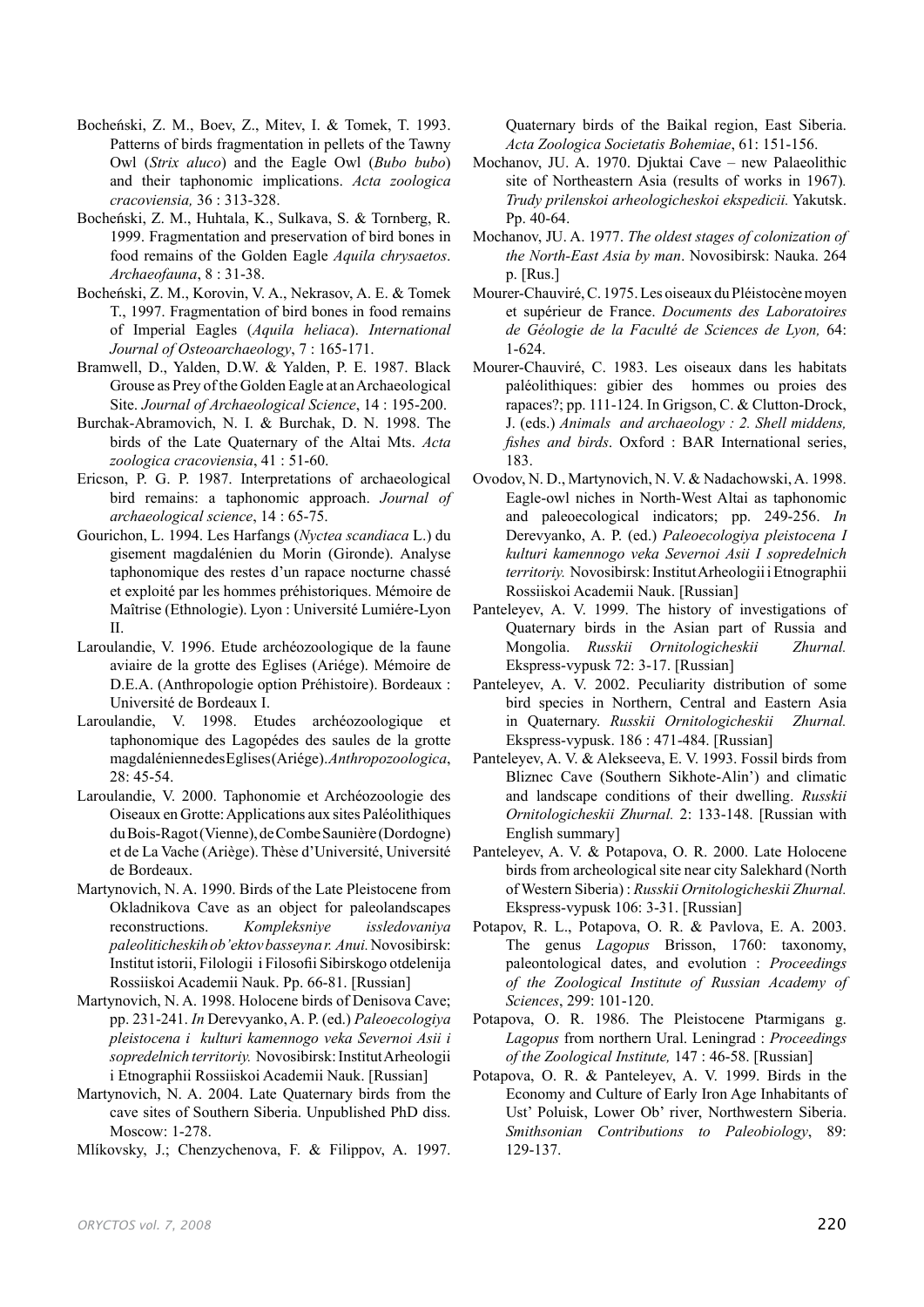- Savinetsky, A. B. 2002. Anseriformes of the Bering Sea coast and islands in the Holocene (based on the results of archeological studies). *Casarca*, 8: 169-198. [Russian with English summary]
- Stewart, J.R. 1999. Intraspecific variation in modern and quaternary European *Lagopus. Smithsonian Contributions to Paleobiology*, 89: 159-168.
- Tyrberg, T. 1998. Pleistocene birds of the Palaearctic: a catalogue. *Publications of the Nuttall Ornithological Club*, 27: 1-720.

|    | Taxa                       | No  | No of ind. Holoc. Pleist. |           |                     |    | Taxa                                 | No             | No of ind. Holoc. Pleist. |                |                |
|----|----------------------------|-----|---------------------------|-----------|---------------------|----|--------------------------------------|----------------|---------------------------|----------------|----------------|
| 1  | Gavia stellata             | 4   | 2                         | $\ddot{}$ |                     | 47 | Tringa sp.                           | 3              |                           |                |                |
| 2  | Gavia arctica              | 11  | 2                         | $\ddot{}$ |                     | 48 | Xenus cinereus *                     | $\mathbf{1}$   | 1                         |                |                |
| 3  | Gavia sp.*                 | 2   |                           |           |                     | 49 | Philomachus pugnax *                 | 3              | ı                         |                |                |
| 4  | Podiceps nigricollis *     | 3   | 1                         |           |                     | 50 | Calidris sp.                         | 9              |                           |                |                |
| 5  | Podiceps auritus *         | 3   | 3                         |           |                     | 51 | Gallinago gallinago                  | 5              | 2                         |                |                |
| 6  | Podiceps grisegena         | 11  | 2                         | $\ddot{}$ | $\ddot{}$           | 52 | Gallinago megala                     | 5              | 2                         |                |                |
| 7  | Podiceps cristatus         | 3   | 2                         | $\ddot{}$ | $^{+}$              | 53 | Gallinago stenura                    | 10             | 2                         |                |                |
| 8  | Podiceps sp.               | 4   |                           | $\ddot{}$ |                     | 54 | Gallinago sp.                        | 17             |                           | $^{+}$         | $\pmb{+}$      |
| 9  | Anser new sp.              | 13  | 2                         |           | $\pmb{+}$           | 55 | Scolopax rusticola                   | 2              | 1                         | $\ddot{}$      |                |
| 10 | Anser sp.                  | 5   |                           | $\pmb{+}$ |                     | 56 | Numenius minutus                     | 10             | 2                         |                |                |
| 11 | Anas platyrhynchos         | 5   | 2                         | $\ddot{}$ | $\overline{+}$      | 57 | Numenius phaeopus                    | 1              | ı                         |                |                |
| 12 | Anas crecca                | 15  | 3                         | $^{+}$    | $^{+}$              | 58 | Limosa limosa *                      | $\mathbf{1}$   | ı                         |                |                |
| 13 | Anas formosa               | 19  | 8                         | $^{+}$    | $\ddot{}$           | 59 | Scolopacidae gen. indet. 12          |                |                           | $^{+}$         |                |
| 14 | Anas penelope              | 4   | 2                         | $\ddot{}$ | $\ddot{}$           | 60 | Limicolae indet.                     | 6              |                           |                |                |
| 15 | Anas acuta                 | 12  | 3                         | $\ddot{}$ |                     | 61 | Phalaropus fulcarius *               | $\mathbf{1}$   | ı                         |                |                |
| 16 | Anas querquedula           | 2   | 1                         | $\ddot{}$ |                     | 62 | Phalaropus lobatus                   | 2              |                           |                |                |
| 17 | Anas clypeata              | 5   | 2                         | $\ddot{}$ |                     | 63 | Larus ridibundus                     | 3              | 2                         | $^{+}$         |                |
| 18 | Anas sp.                   | 34  |                           | $\ddot{}$ | $^{+}$              | 64 | Larus canus *                        | 1              |                           |                |                |
| 19 | Aythya fuligula            | 15  | 3                         | $\ddot{}$ | $^{+}$              | 65 | Sterna sp. *                         | 1              | ı                         |                |                |
| 20 | Aythya sp. *               | 1   |                           |           |                     | 66 | Streptopelia orientalis              | $\mathbf{1}$   | ı                         | $^{+}$         |                |
| 21 | Clangula hyemalis          | 2   | 1                         |           | $\pmb{+}$           | 67 | Asio flammeus *                      | $\mathbf{1}$   |                           |                |                |
| 22 | Melanitta deglandi *       | 2   | 1                         |           |                     | 68 | Asio otus *                          | 2              | 2                         |                |                |
| 23 | Mergellus new sp.          | 6   | 3                         |           | $\ddot{}$           | 69 | Strix nebulosa                       | 1              |                           | $\ddot{}$      |                |
| 24 | Mergus serrator            | 2   | 1                         |           | $\ddot{}$           | 70 | Strix uralensis *                    | 1              |                           |                |                |
| 25 | Anatidae gen. indet.       | 8   |                           | $\ddot{}$ | $^{+}$              | 71 | Strix sp. *                          | 1              |                           |                |                |
| 26 | Milvus migrans             | 5   | 2                         | $\ddot{}$ | $^{+}$              | 72 | Riparia riparia                      | 9              | 4                         |                |                |
| 27 | Accipiter cf. nisus        | 3   | $\mathbf{1}$              | $\ddot{}$ |                     | 73 | Hirundo rustica                      | 3              | 1                         | $\ddot{}$      |                |
| 28 | Buteo lagopus *            | 1   | 1                         |           |                     | 74 | Delichon urbica                      | 3              | ı                         |                |                |
| 29 | <b>Buteo buteo</b>         | 2   | 1                         |           |                     | 75 | Eremophila alpestris                 | 12             | 3                         |                |                |
|    | Aquila chrysaetus          | 4   | 1                         |           | $^{+}$<br>$\ddot{}$ | 76 | Anthus sp.                           | 3              |                           |                |                |
| 30 | Accipitridae gen. indet. * | 1   |                           |           |                     | 77 | Motacillidae gen. indet. *           | $\mathbf{1}$   |                           |                |                |
| 31 | Falco subbuteo *           | 2   | 1                         |           |                     |    |                                      | 2              | 1                         |                |                |
| 32 | Falco columbarius *        | 1   | 1                         |           |                     | 78 | Bombycilla cf. garrulus              | 13             | 2                         | $\ddot{}$      |                |
| 33 |                            | 1   |                           |           |                     | 79 | Turdus pallidus<br>Turdus hortulorum | 6              | 2                         | $\overline{+}$ |                |
| 34 | Falco sp.                  | 117 | 24                        |           | $\pmb{+}$           | 80 | Turdus pilaris                       | 10             | 2                         | $\overline{+}$ | $\overline{+}$ |
| 35 | Lagopus lagopus            |     |                           | $\ddot{}$ | $\pmb{+}$           | 81 |                                      | $\overline{7}$ | 2                         | $\pmb{+}$      | $^{+}$         |
| 36 | Lagopus mutus              | 38  | 6                         | $+$       | $\ddot{}$           | 82 | Turdus iliacus                       |                |                           | $^{+}$         | $\ddot{}$      |
| 37 | Lagopus sp.                | 17  |                           | $\pmb{+}$ | $\pmb{+}$           | 83 | Turdus sp.                           | 53             |                           | $\pmb{+}$      |                |
| 38 | Tetrao tetrix              | 5   | 2                         |           | $^{+}$              | 84 | Zoothera dauma *                     | 5              | 1                         |                |                |
| 39 | Tetrao parvirostris        | 2   | 1                         | $^{+}$    |                     | 85 | Turdidae gen. indet.                 | 1              |                           |                |                |
| 40 | Bonasa bonasia             | 2   | 1                         | $\ddot{}$ |                     | 86 | Fringilla montifringilla             | 2              |                           |                |                |
| 41 | Grus leucogeranus *        | 1   | 1                         |           |                     | 87 | Fringillidae gen. indet. *           | 1              |                           |                |                |
| 42 | Otis tarda                 | 1   | 1                         |           | $\ddot{}$           | 88 | Emberizidae gen. indet.              | 1              | 1                         | $^{+}$         |                |
| 43 | Pluvialis sp.              | 2   |                           |           | $^{+}$              | 89 | Perisoreus infaustus                 | 6              | 3                         | $\ddot{}$      |                |
| 44 | Tringa ochropus            | 2   | $\overline{2}$            |           | $^{+}$              | 90 | Corvus corone *                      | $\mathbf{1}$   | 1                         |                |                |
| 45 | Tringa glareola            | 2   | 1                         |           | $^{+}$              | 91 | Passeriformes indet.                 | 24             |                           | $\ddot{}$      |                |
| 46 | Tringa nebularia           | 15  | 4                         |           | $^{+}$              |    | 92 Aves indet.                       | 38             |                           | $\overline{+}$ |                |

Table 1 - Avian taxa indentified in collections from the Djuktai Cave. \*) "Pleistocene" or "Holocene" is not indicated when the layer of origin is not known.